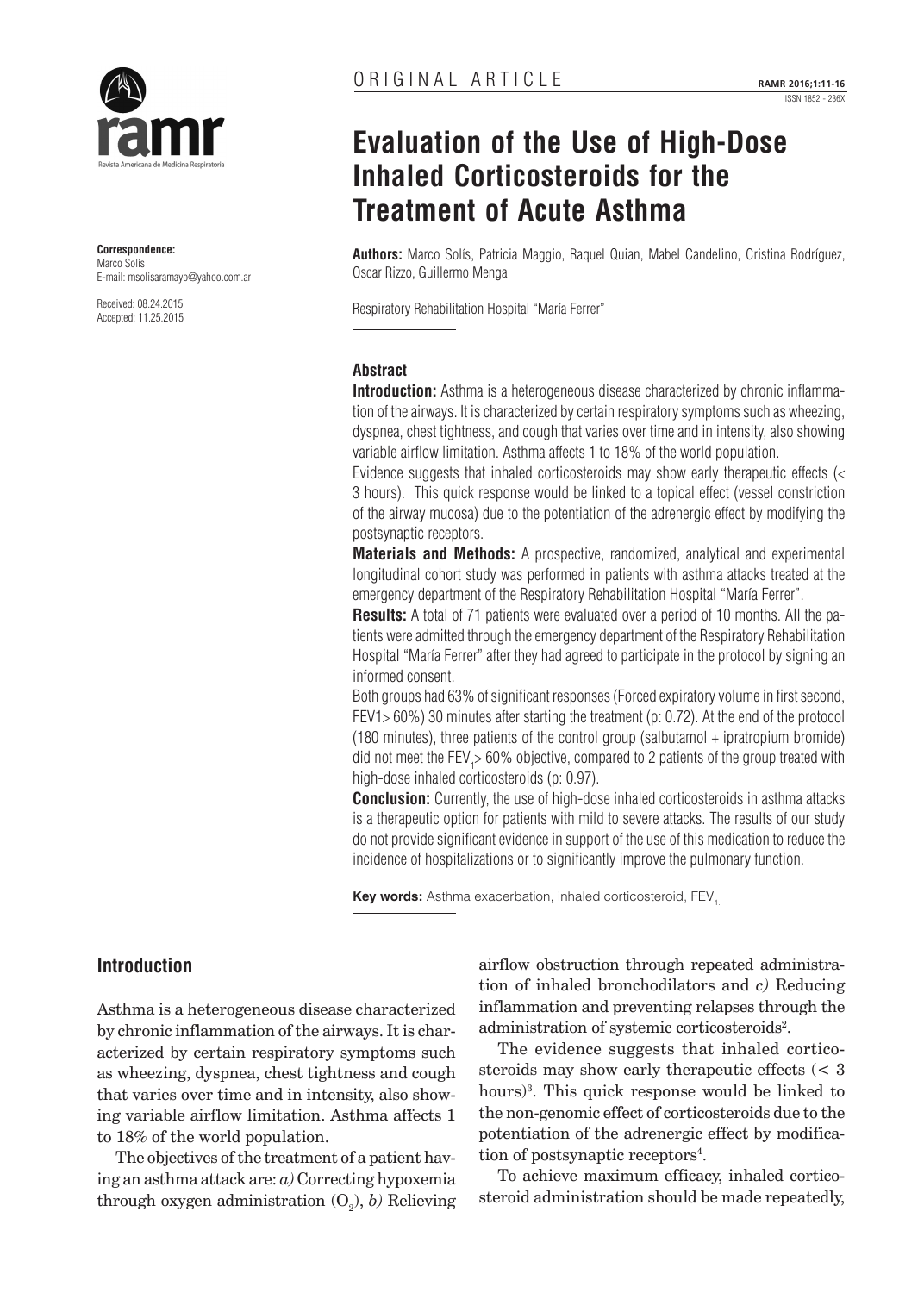together with beta-agonists. The work of Edmonds et al concludes that inhaled corticosteroids reduce hospitalizations, compared to placebo (OR [odds ratio] =  $0.30$ ; CI [confidence interval] of  $95\%$ , 0.16-0.57), but their benefits are not clear when compared to systemic corticosteroids<sup>5</sup>.

Our objective is to evaluate bronchodilator response by adding high-dose inhaled corticosteroids to the usual salbutamol and ipratropium bromide treatment, both groups being under treatment with systemic corticosteroids.

## **Primary Objective**

To compare the bronchodilator effect of salbutamol + ipratropium bromide in inhalation aerosol with salbutamol + ipratropium bromide + budesonide, all of them associated with systemic corticosteroids (IR bolus injection of dexamethasone 8 mg), and supplemental  ${\rm O}_{_{2}}$  (if the transcutaneous oxygen saturation is  $< 90\%$  in patients who attend the emergency department of our hospital with mild to severe asthma attacks.

### **Secondary Objectives**

To evaluate, in both treatment arms:

- 1. The increase of glycemia.
- 2. The variation in blood potassium.
- 3. The hospitalization rate.
- 4. The recovery hours until hospital discharge.

## **Materials and Methods**

A prospective, randomized, analytical and experimental, comparative study. Comparisons of continuous variables were made with the t-test or the Mann-Whitney U test. The Kaplan-Meier method was used for time analysis, and the Log Rank Test was used for comparing treatments over time. The test results were considered significant for an alpha level  $\alpha \leq 0.05$ .

All the statistical analyses were done with the InfoStat statistical program, 2014 version. Faculty of Agricultural Science, National University of Córdoba. Some drawings were made with Excel Microsoft Office 2007.

Asthmatic patients aged  $\geq$  18 years who came to the emergency department of the María Ferrer hospital with mild to severe asthma attacks were included in the study.

Asthma attacks were considered as mild to severe if they presented a  $\text{FEV}_1$  or peak espiratory flow (PEF) of less than 60% of the theoretical value, or ambient air  $O_{\scriptscriptstyle 2}$  saturation of less than  $95\%$ , and/or clinical signs of respiratory failure<sup>6</sup>.

Patients were admitted in a numerical and consecutive way, the odd ones receiving the control group treatment with salbutamol  $(S)$  + ipratropium bromide (IB) (treatment 1), and the even ones receiving treatment with  $S + IB + b$ udesonide (Bud) (treatment 2). Both groups received systemic corticosteroids at a dose of 8 mg of dexamethasone by intravenous route.

A few clinical examinations were performed, including the elements related to the current exacerbation. The following data was recorded: oxygen saturation, heart rate, spirometry with  ${\rm FEV}_1$  and peak-flow measurement, dyspnea level measurement (modified Medical Research Council [mMRC] scale), blood pressure and clinical evaluation of muscle retraction and wheezing.

We used: *Medix OXI-3* pulse oximeter, series number 1946*, Vitalograph ALPHA III* spirometer*,*  3-liter calibration syringe for spirometer with daily spirometer calibration, bronchodilator treatment including  $S + IB$  inhalation aerosol (100/21 mcg) per dose), Bud inhalation aerosol (200 mcg/dose) and 8 mg ampoule of dexamethasone per intravenous route.

 Oxygen was delivered with a nasal prong (if  $O_2$  saturation was  $< 90\%)$ , and inhalation aerosols were applied with directly observed spacing chamber.

Forced spirometry was performed before starting the bronchodilator treatment and every 30 minutes until reaching 3 follow-up hours, with flow/volume curve printing and PEF measurement.

#### GROUP DESCRIPTION

Two groups:

- 1. Salbutamol + ipratropium bromide
- 2. Salbutamol + ipratropium bromide + budesonide Salbutamol sulphate + ipratropium bromide in one inhalation aerosol (100/21 mcg per dose) with spacing chamber (making 7 respiratory cycles after taking each puff), at a total dose of 400/84 mcg (1 puff at a time) every 20 minutes within the first hour of treatment and then every 30 minutes until completing 3 hours of treatment and/or reaching  $60\%$  of the  $\text{FEV}_1$  theoretical value.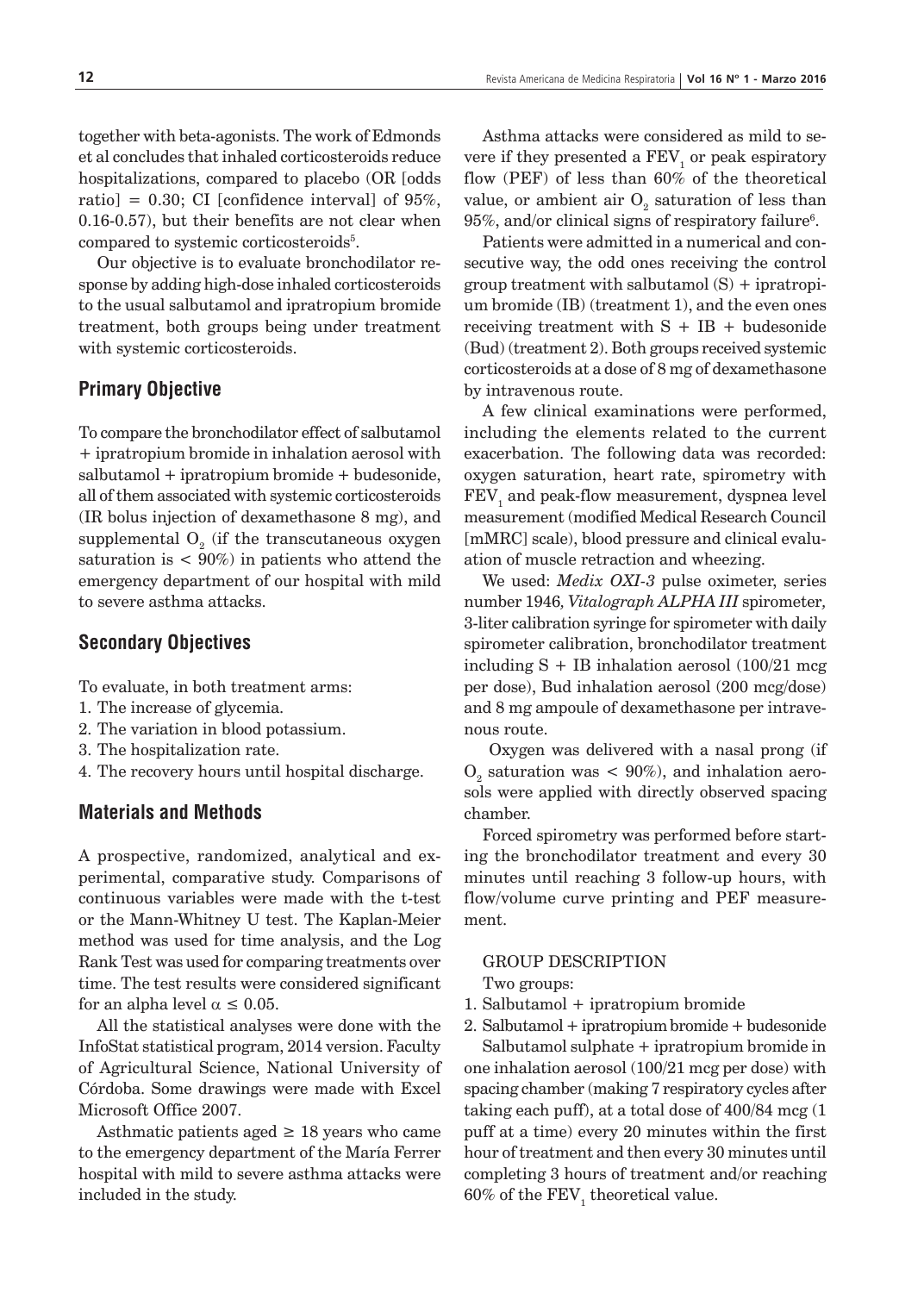Budesonide in inhalation aerosol (200 mcg per dose) with spacing chamber (making 7 respiratory cycles after taking each puff), at a total dose of 800  $\mu$ gr (1 puff at a time) every 20 minutes within the first hour of treatment and then every 30 minutes until completing 3 hours of treatment and/or reaching  $60\%$  of the  $\text{FEV}_{_1}$  theoretical value.

## **Inclusion Criteria**

- 1. Patients with mild to severe asthma attacks (worsening or acute exacerbation).
- 2. Patients shall sign the informed consent in order to perform the study.
- 3. Patients shall agree to a physical examination, spirometric evaluation and treatment.

## **Exclusion Criteria**

- 1. Respiratory system disease (acute or chronic), such as acute community-acquired pneumonia, chronic obstructive pulmonary disease, pulmonary tuberculosis, cystic fibrosis, bronchiectases, diffuse interstitial pulmonary disease or other disease other than asthma attack.
- 2. Lack of cooperation on the part of the patient for the evaluation and treatment.
- 3. History of near-fatal asthma.
- 4. Smoking greater than or equal to 10 packs per year.
- 5. Glycemia record of  $\geq 200$  mg/dL in the first venous blood sample.
- 6. History of chronic renal failure.
- 7. Patients with special needs or patients who can´t read or write.
- 8. History of peripheral vascular disease that alters pulse  $O<sub>9</sub>$  saturation.

## **Results**

The study was performed over a period of 10 months and evaluated a total of 71 patients. All the patients were admitted through the emergency department of the Respiratory Rehabilitation Hospital "María Ferrer" and agreed to participate in the protocol by signing an informed consent.

35 of the admitted patients also received inhaled corticosteroids; 47.9% were male, 45% were admitted with level 2 dyspnea, according to the mMRC scale, with a mean age of  $43.7$  years  $(+/-17.4)$  and  $\mathrm{FEV}_1$  mean values of  $48.13\%$  (+/-6.87) at admission. Both groups were comparable at the initial evaluation.

No significant changes were observed between the study groups, both of them being effective treatments, where 93% of patients reached more than 60% of the  $\mathrm{FEV}_1$  margin of safety within the first 3 follow-up hours (Table 1).

It was observed that 63% of the patients met discharge criteria within the first 30 minutes, with a mean improvement of  $0.480$  ml  $(+/- 0.333)$ measured by  $\operatorname{FEV}_1$ , with no statistically significant values between both groups (p: 0.72).

Variations in blood potassium levels (Table 2) and pre- and post-treatment heart rate did not show significant changes, either. But, transcutaneous oxygen saturation showed significant differences between both groups after treatment, favoring the group treated with inhaled corticosteroids  $(p: 0.012)$ , with a mean saturation of 97% and a  $FIO<sub>2</sub>$  (fraction of inspired oxygen) of 0.21 (Table 3). The difference between pre- and post-treatment glycemia was also significantly representative, with a p: 0.00001 value, but when both treatment arms were subdivided, the result did not show any statistically significant change favoring any of the groups (p: 0.9) (Tables 4, 5).

## **Discussion**

In physiopathological terms, bronchial asthma is a disease that can be associated with inflammation of the airways and an increase in the local bloodstream7 . This increase in blood perfusion comes from the bronchial arteries<sup>8</sup> and is distributed to



**Table 1.** Treatment and length of stay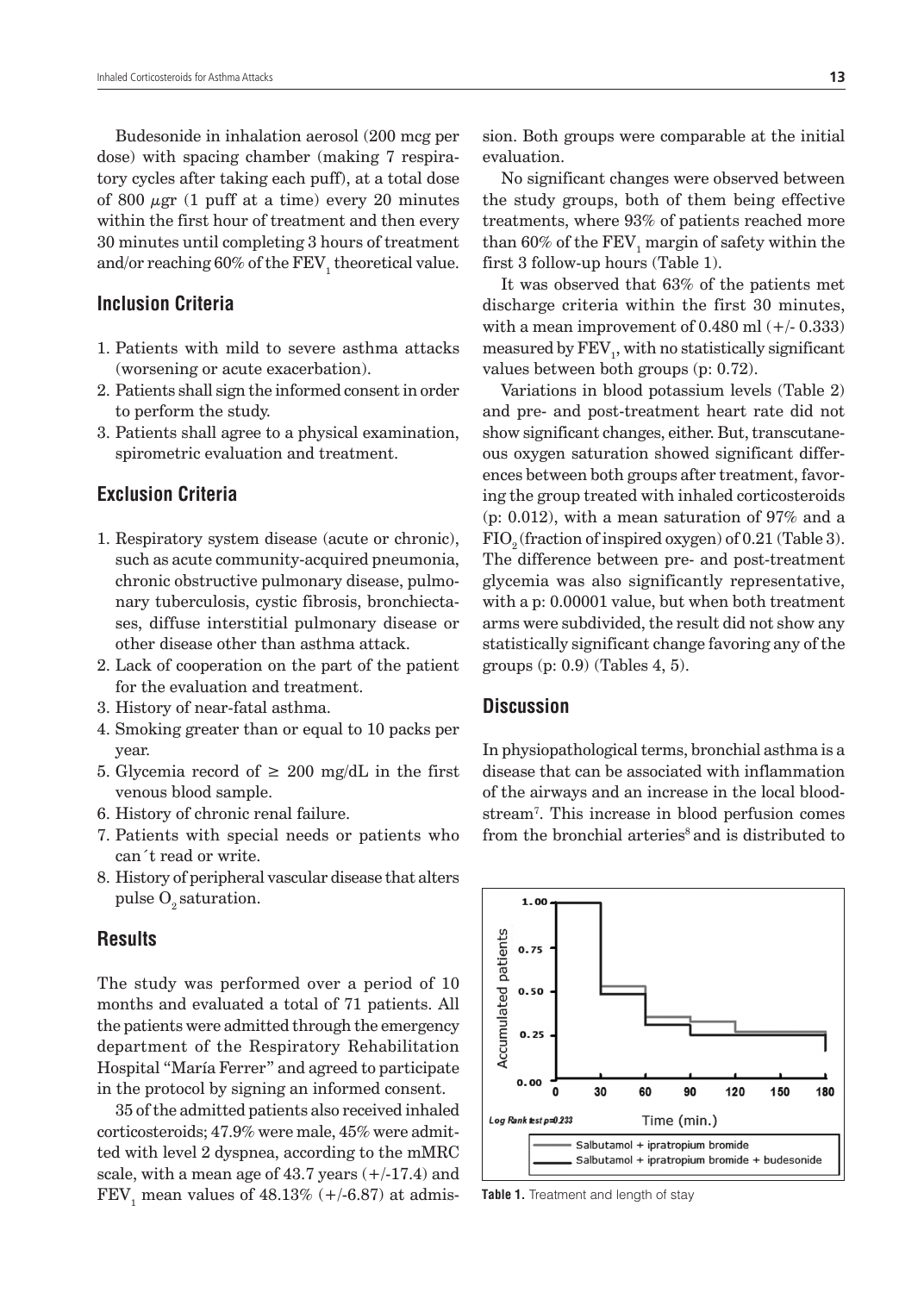

| Moment         | Ν   | Range      | Mean   | SD     | Median |
|----------------|-----|------------|--------|--------|--------|
| Pre-treatment  |     | $75 - 175$ | 103.83 | 18.210 | 99.00  |
| Post-treatment | 71  | $82 - 261$ | 120.70 | 30.113 | 112.00 |
| Total          | 142 | 75 - 261   | 112.27 | 26.201 | 105.00 |

**Table 2.** Pre- and post-treatment glycemia (mg/dL)



Glycemia (mg/dL)

| <b>Treatment</b>                                  | Mean   | N  | SD     | Median |
|---------------------------------------------------|--------|----|--------|--------|
| Salbutamol + ipratropium bromide                  | 125.08 | 36 | 38.630 | 112.50 |
| Salbutamol + ipratropium bromide<br>I+ budesonide | 116.20 | 35 | 17.017 | 112.00 |
| Total                                             | 120.70 | 71 | 30.113 | 112.00 |

**Table 3.** Glycemia (mg/dL) according to treatment

the subepithelial tissue. Inhaled corticosteroids are the first line treatment for mild to severe asthma<sup>9</sup>.

Symptoms related to airflow limitation may be reduced spontaneously or after taking medication,



| Blood potassium levels (mEg/L)                   |       |    |           |        |  |
|--------------------------------------------------|-------|----|-----------|--------|--|
| Treatment                                        | Mean  | Ν  | <b>SD</b> | Median |  |
| Salbutamol + ipratropium bromide                 | 3.897 | 36 | 0.4699    | 3.800  |  |
| Salbutamol + ipratropium bromide<br>+ budesonide | 3.840 | 35 | 0.3648    | 3.800  |  |
| Total                                            | 3.869 | 71 | 0.4194    | 3,800  |  |
|                                                  |       |    |           |        |  |

**Table 4.** Blood potassium levels (mEq/L) according to treatment



| Treatment                                        | N  | Range     | Mean  | SD    | Median |
|--------------------------------------------------|----|-----------|-------|-------|--------|
| Salbutamol + ipratropium bromide                 | 36 | $93 - 99$ | 96.22 | 1.692 | 96.00  |
| Salbutamol + ipratropium bromide<br>+ budesonide | 35 | $93 - 99$ | 97.20 | 1.568 | 97.00  |
| Total                                            |    | $93 - 99$ | 96.70 | 1.694 | 97.00  |

**Table 5.** O<sub>2</sub> saturation according to treatment

and even disappear for extended periods<sup>1</sup>. Despite the efficacy and safety of their current treatment, most patients are not thoroughly controlled.

Although some studies suggest a decrease in their morbidity and mortality, many patients still show exacerbations so severe that may put their lives at risk and require immediate attention at the emergency department<sup>7</sup>.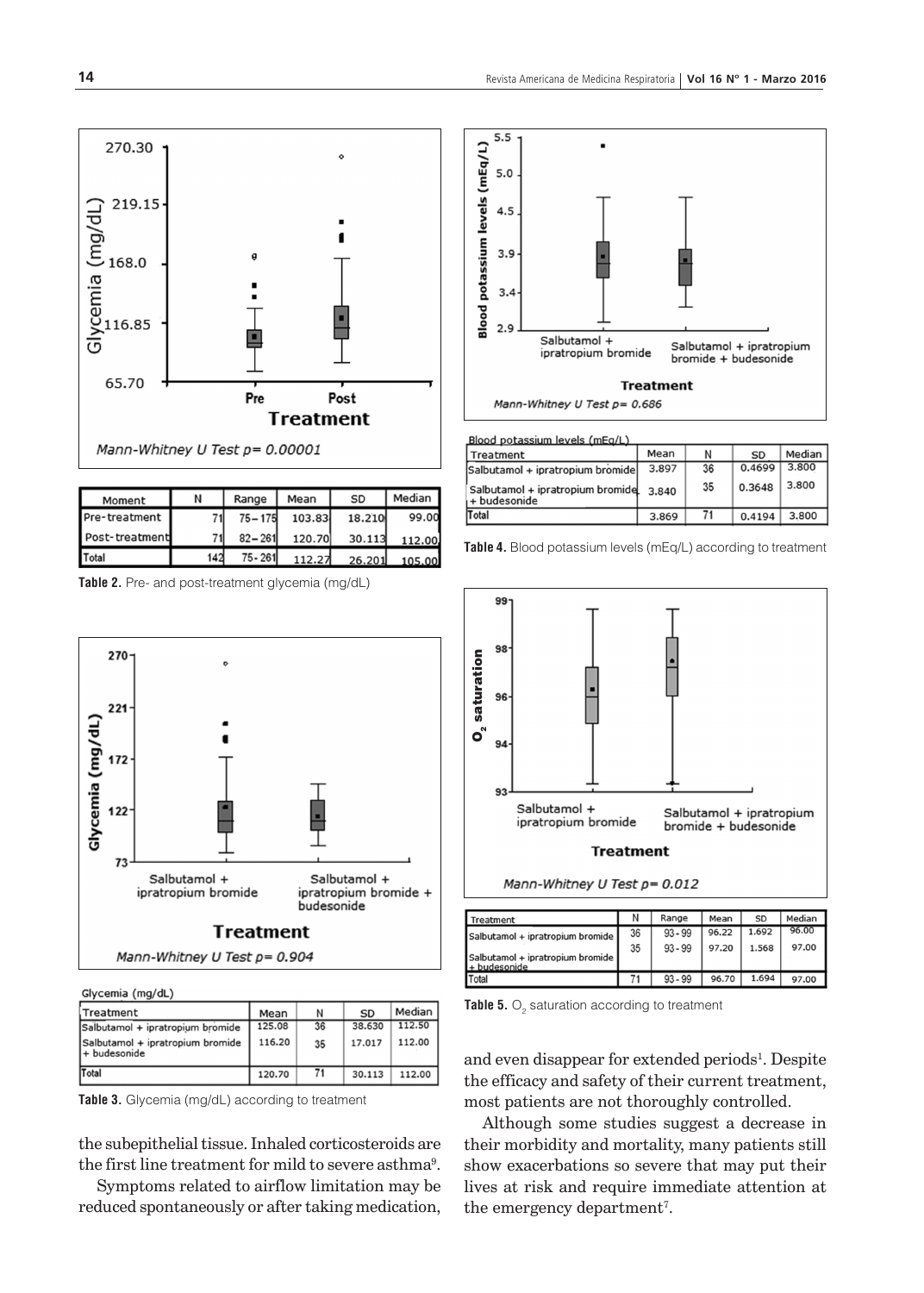The guidelines of the Global Initiative for Asthma (GINA) define an asthma attack as acute or subacute worsening of the symptoms and pulmonary function of the patient with asthma that modify his/her baseline condition and that in some cases may be the first expression of the disease in a patient with no previous diagnosis of asthma<sup>1</sup>.

Asthma attack is a frequent reason for consultation in the emergency department<sup>10</sup>. Approximately 15 to 25% of patients who come to the emergency department may require hospitalization, and 10 to 20% of the patients who are discharged from the emergency department will relapse within the following 2 weeks $^{11}$ .

Rodrigo et al showed that the administration of inhaled drugs is the method of choice for the treatment of acute asthma, since it is associated with a faster onset of action and less side effects, as a consequence of the low doses that are required to obtain the therapeutic effect at the airways and the fact that some drugs are poorly absorbed into the bloodstream<sup>2, 12, 13</sup>.

One of the most important factors for the efficacy of the bronchodilator treatment is the inhalation maneuver for drug administration and the puff-inspiration coordination. There may be up to 80% oropharyngeal deposition of the dose as a consequence of a wrong inhalation maneuver. This has been partially solved with the introduction of one-way valve inhalation chambers placed between the metered-dose pressurized inhaler (MDPI) and the patient, reducing the oropharyngeal deposition (10-15 times), with less side effects. The use of these devices increases the amount of administered drug that reaches the lungs, though not as much as it reduces the oropharyngeal deposition (since many particles are deposited in the walls of the inhalation chamber), and reduces the treatment time14.

In our study we used inhalation spacing chambers, since we could not obtain single-valve chambers. This way we make sure an effective dose of the bronchodilator treatment is administered and an adequate maneuver observed by experts is performed, avoiding any mistake due to a wrong management.

Currently there are very few studies that assess the use of inhaled corticosteroids for the treatment of asthma attacks. Marcia L et al made a metaanalysis about the use of inhaled corticosteroids at the emergency department for asthma attacks.

The inclusion criteria for this meta-analysis included studies comparing the use of inhaled corticosteroids (IC) with placebo without using systemic corticosteroids, and other studies comparing the use of IC with placebo plus the administration of systemic corticosteroids to both groups. 5 of the studies of the meta-analysis that reported hospitalizations showed a significant reduction of hospital admissions in the group treated with inhaled corticosteroids, (OR [odds ratio] 0.30; CI [confidence interval] of 95%, 0.16 to 0.57) with no heterogeneity between the assessed studies, but showed that 1 hospitalization was avoided every 6 treated patients. The studies assessing the pulmonary function showed a benefit in favor of the use of inhaled corticosteroids, but without any statistically significant values  $(p=0.15)^{15}$ .

Edmond et al carried out a recent Cochrane review showing the reduction in the hospitalization rate within the group of patients treated with inhaled corticosteroids for asthma attack symptoms, but the studies assessed in this review use patients who are compared to placebo or systemic corticosteroids, none of them with fast-acting  $B<sub>2</sub>$  $a$ gonists $^{16}$ .

Another evidence-based review was presented by Rodrigo, showing a lower hospitalization rate, a shorter length of stay at the emergency department and a very good  $\text{FEV}_1$  response in patients who received high-dose inhaled corticosteroids during the first hours of emergency care at the emergency department; but it should be made clear that most of the studies included in this review compare this effect with placebo or systemic corticosteroids and not with the conventional, standardized aerosol bronchodilator treatment $17$ , as in our study.

During our study, we did not observe a better bronchodilator response in terms of the  $FEV<sub>1</sub>$ or a lower hospitalization incidence within the group of patients treated with high-dose inhaled corticosteroids.

Both groups had 63% of significant responses  $(FEV<sub>1</sub> > 60%)$  30 minutes after starting the treatment (p: 0.72). At the end of the protocol (180 minutes), the control group  $(S + IB)$  presented 3 patients who did not meet the  $\rm{FEV}_1$ > 60% objective, compared to 2 patients of the group treated with high-dose inhaled corticosteroids (p: 0.97).

Clinical and spirometric improvement in both groups was remarkable within the first 60 minutes